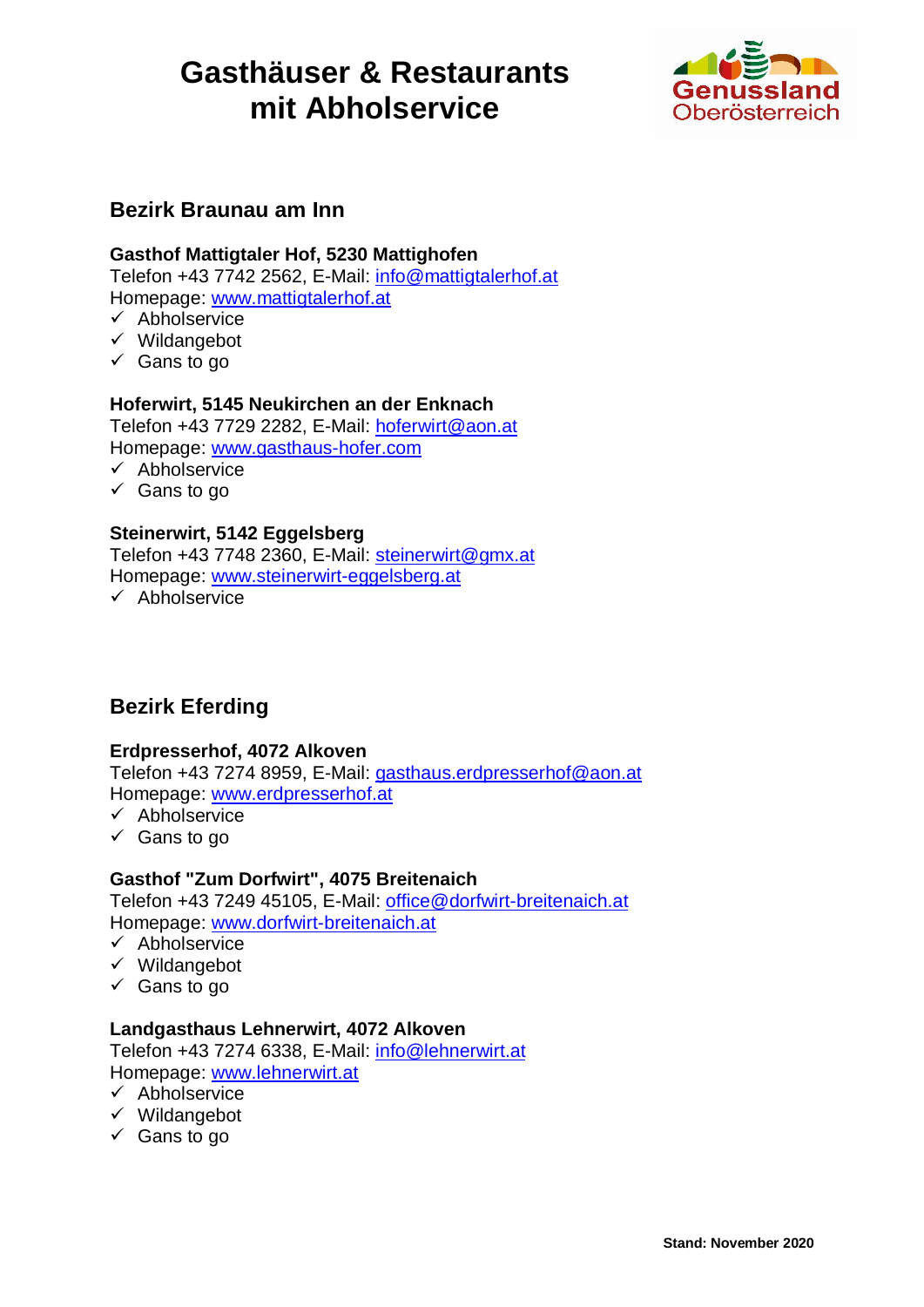

### **Landgasthof Dieplinger, 4070 Eferding**

Telefon +43 7272 2324, E-Mail: gasthof@dieplinger.at Homepage: www.dieplinger.at

- $\checkmark$  Abholservice
- $\checkmark$  Wildangebot
- $\checkmark$  Gans to go

### **Bezirk Freistadt**

#### **Freistädter Brauhaus, 4240 Freistadt**

Telefon +43 7942 72772, E-Mail: brauhaus@freistaedter-bier.at Homepage: www.freistaedter-bier.at

- $\checkmark$  Abholservice
- $\checkmark$  Wildangebot
- $\checkmark$  Gans to go (am Wochenende)

#### **Gasthof Dinghofer, 4224 Wartberg ob der Aist**

Telefon +43 7236 2362, E-Mail: office@dinghofer.at Homepage: www.dinghofer.at

- $\checkmark$  Abholservice
- $\checkmark$  Wildangebot
- $\checkmark$  Gans to go

#### **Hotel Fürst, 4273 Unterweißenbach**

Telefon +43 7956 7272, E-Mail: hotel@fuerstlich.at Homepage: www.fuerstlich.at

- $\checkmark$  Abholservice
- $\checkmark$  Wildangebot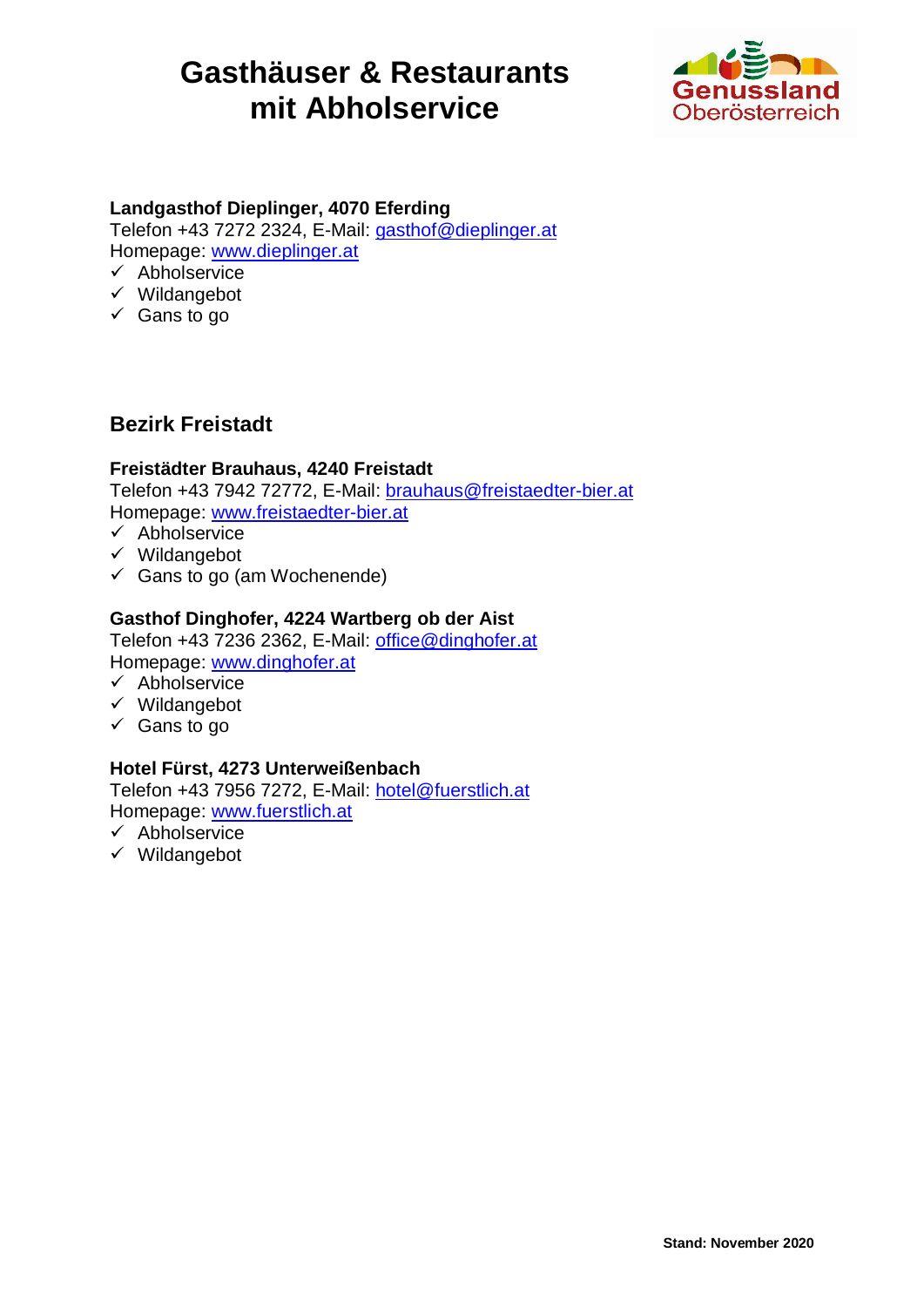

### **Bezirk Gmunden**

#### **Gasthaus Bauer, 4636 Kirchham**

Telefon +43 7619 2012, E-Mail: info@gasthaus-bauer.at Homepage: www.gasthaus-bauer.at

 $\checkmark$  Abholservice

 $\checkmark$  Gans to go

#### **Gasthof Engelhof, 4810 Gmunden**

Telefon +43 7612 64892, E-Mail: bergthaler@engelhof.at Homepage: www.engelhof.at

- $\checkmark$  Abholservice
- $\checkmark$  Lieferservice
- $\checkmark$  Wildangebot
- $\checkmark$  Gans to go

#### **Gasthof Wirt am Bach, 4664 Laakirchen**

Telefon +43 7612 745030, E-Mail: info@wirtambach.at Homepage: www.wirtambach.at

- $\checkmark$  Abholservice
- $\checkmark$  Lieferservice
- $\checkmark$  Gans to go

#### **Hoftaverne Ziegelböck, 4655 Vorchdorf**

Telefon +43 7614 6335, E-Mail: info@hoftaverne.at Homepage: www.hoftaverne.at

- $\checkmark$  Abholservice
- $\checkmark$  Wildangebot
- $\checkmark$  Gans to go

#### **Jo's Restaurant & Partyservice, 4655 Vorchdorf**

Telefon +43 7614 21266, E-Mail: kontakt@jos-restaurant.at Homepage: www.jos-restaurant.at

- $\checkmark$  Abholservice
- $\checkmark$  Lieferservice
- $\checkmark$  Wildangebot
- $\checkmark$  Gans to go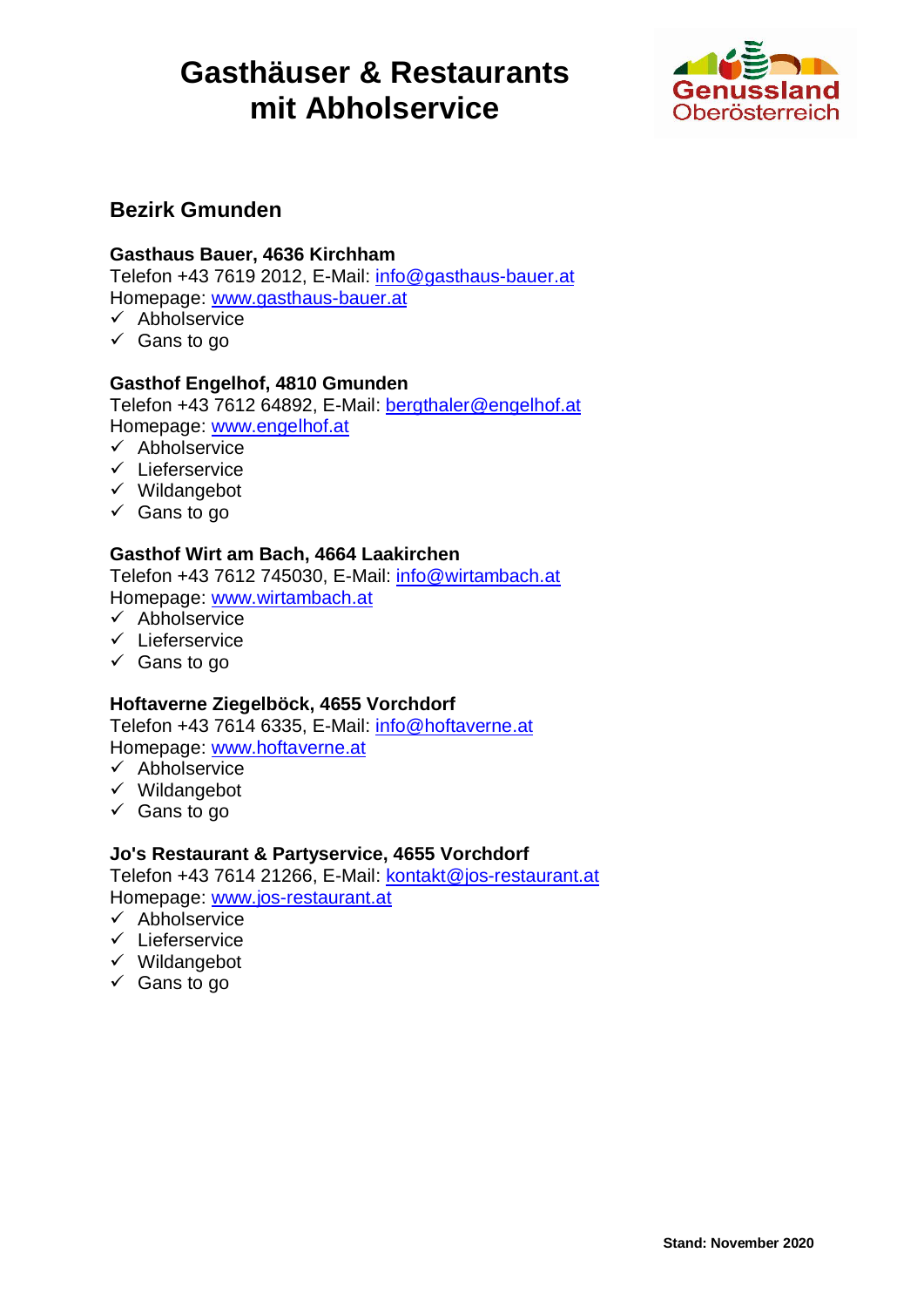

#### **Landhotel Grünberg am See, 4810 Gmunden**

Telefon +43 7612 77700, E-Mail: hotel@gruenberg.at Homepage: www.gruenberg.at

- $\checkmark$  Abholservice
- $\checkmark$  Wildangebot
- $\checkmark$  Gans to go

#### **Landhotel Post, 4802 Ebensee**

Telefon +43 6133 5208, E-Mail: office@hotel-post-ebensee.at Homepage: www.hotel-post-ebensee.at

- $\checkmark$  Abholservice
- $\checkmark$  Wildangebot

#### **Restaurant Weinhaus Attwenger, 4820 Bad Ischl**

Telefon +43 6132 29703, E-Mail: office@restaurant-attwenger.at Homepage: www.restaurant-attwenger.at

- $\checkmark$  Abholservice
- $\checkmark$  Wildangebot
- $\checkmark$  Gans to go

### **Bezirk Kirchdorf an der Krems**

#### **Gasthaus Schröcker, 4553 Schlierbach**

Telefon +43 7582 81238, E-Mail: gh.schroecker@gmx.at Homepage: www.schroecker-schlierbach.at

- $\checkmark$  Abholservice
- $\checkmark$  Wildangebot
- $\checkmark$  Gans to go

#### **Inzersdorfer Dorfstub'n, 4565 Inzersdorf**

Telefon +43 7582 83090, E-Mail: neumair@dorfstubn.co.at Homepage: www.dorfstubn.co.at

- $\checkmark$  Abholservice
- $\checkmark$  Wildangebot
- $\checkmark$  Gans to go

#### **SPES Hotel & Seminare**

Telefon +43 7582 82123, E-Mail: hotel@spes.co.at Homepage: www.spes.co.at

- $\checkmark$  Abholservice
- $\checkmark$  Gans to go
- $\checkmark$  SPESialitäten Genuss im Glas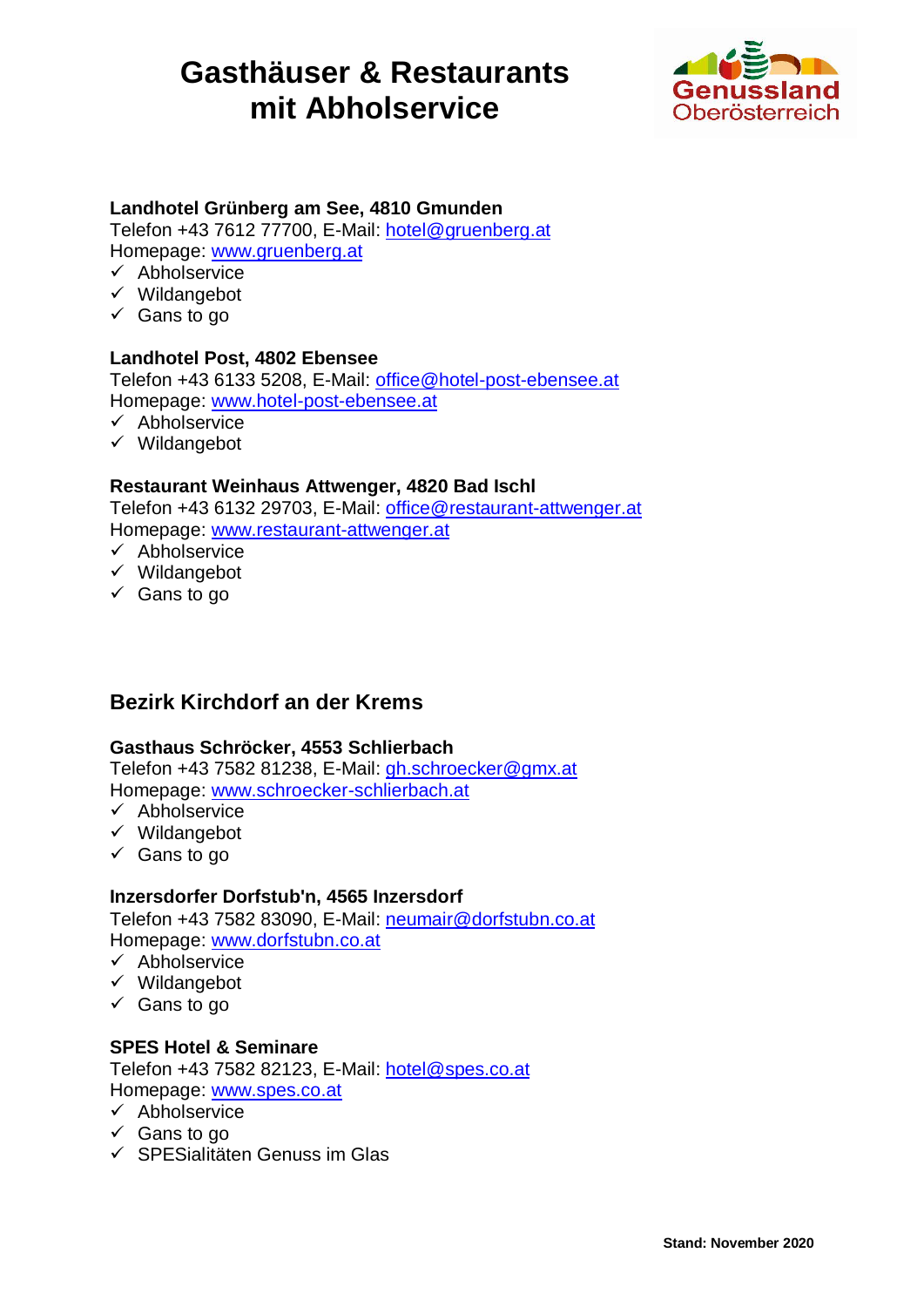

### **Bezirk Linz-Land**

#### **Gasthof Gundendorfer, 4501 Neuhofen an der Krems**

Telefon +43 7227 4496, E-Mail: gasthof.gundendorfer@neuhofen.at Homepage: www.gasthof-gundendorfer.at

 $\checkmark$  Abholservice

- $\checkmark$  Wildangebot
- $\checkmark$  Gans to go

#### **Hofkirchner Stüberl, 4492 Hofkirchen**

Telefon +43 7225 7206, E-Mail: gh.pickl@a1.net Homepage: www.hofkirchnerstüberl.at

- $\checkmark$  Abholservice
- $\checkmark$  Wildangebot
- $\checkmark$  Gans to go (14. und 15. November 2020)

#### **Kirchwirt Kirchberg, 4062 Kirchberg-Thening**

Telefon +43 7221 64765, E-Mail: office@kirchenwirt-kirchberg.at Homepage: www.kirchenwirt-kirchberg.at

- $\checkmark$  Abholservice
- $\checkmark$  Lieferservice
- $\checkmark$  Wildangebot
- $\checkmark$  Gans to go

#### **Restaurant Nepomuk, 4490 St. Florian**

Telefon +43 7224 21937, E-Mail: thomas-huber1@gmx.at Homepage: www.facebook.com/nepomukrestaurant

 $\checkmark$  Abholservice

#### **Zum alten Backhaus, 4064 Oftering**

Telefon +43 7221 63892, E-Mail: info@backhaus.at Homepage: www.backhaus.at

- $\checkmark$  Abholservice
- $\checkmark$  Wildangebot
- $\checkmark$  Ente to go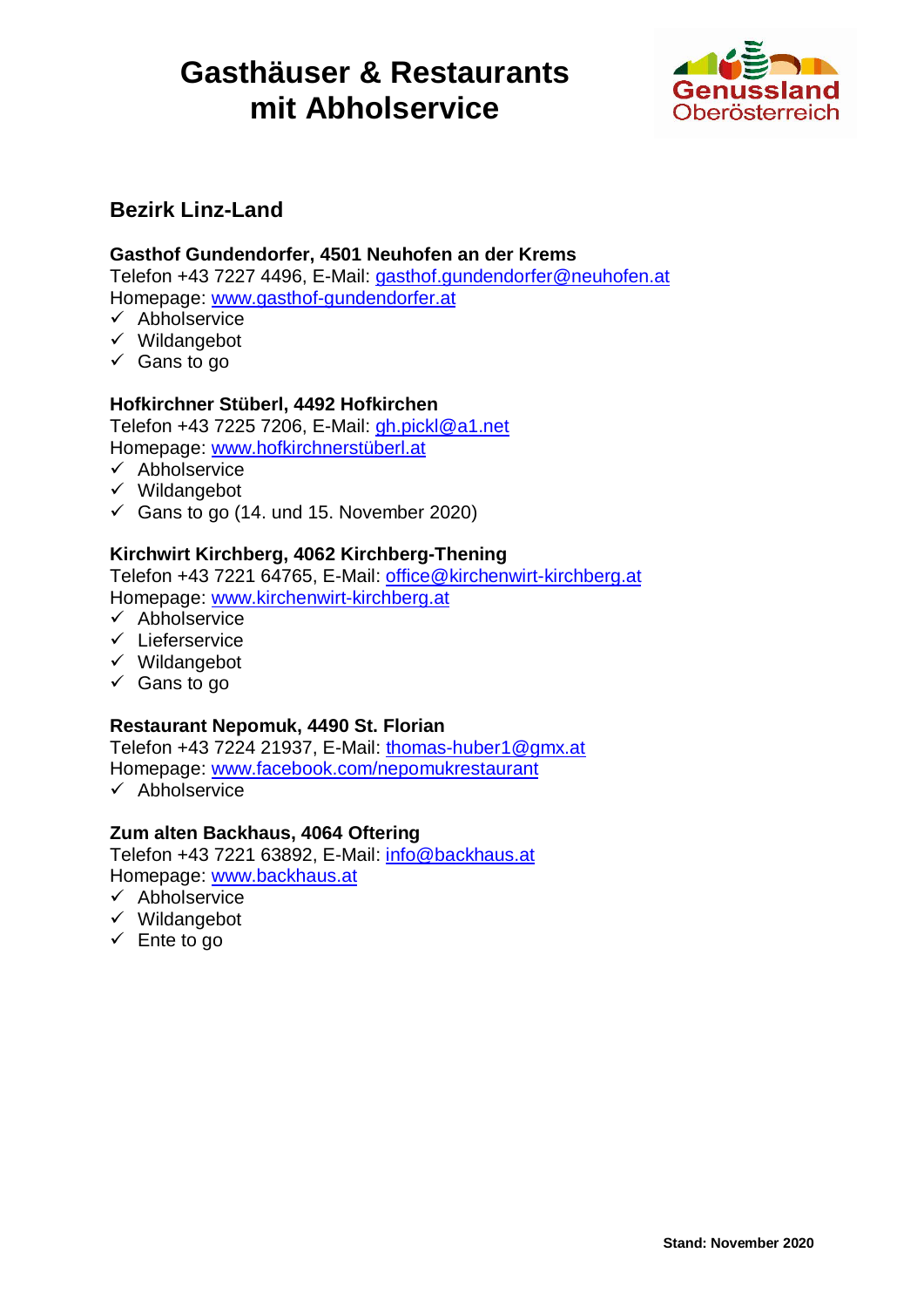

## **Linz-Stadt**

#### **Fischerhäusl, 4040 Linz**

Telefon +43 732 232700, E-Mail: info@fischerhaeusl.at Homepage: www.fischerhaeusl.at

 $\checkmark$  Abholservice

- $\checkmark$  Lieferservice
- $\checkmark$  Wildangebot
- $\checkmark$  Gans to go

#### **Gasthof Lüftner e.U., 4040 Linz**

Telefon +43 732 750166, E-Mail: office@gh-lueftner.at Homepage: www.gh-lueftner.at

 $\checkmark$  Abholservice

#### **Hotel Zum Schwarzen Bären, 4020 Linz**

Telefon +43 732 772477-0, E-Mail: baer@linz-hotel.at Homepage: www.linz-hotel.at

- $\checkmark$  Abholservice
- $\checkmark$  Wildangebot

#### **Wia z'Haus Lehner, 4040 Linz**

Telefon +43 650 3390610, E-Mail: margot.koll@wiazhaus-lehner.at Homepage: www.wiazhaus-lehner.at

- $\checkmark$  Abholservice
- $\checkmark$  Lieferservice
- $\checkmark$  Wildangebot
- $\checkmark$  Gans to go

#### **Göttfried Essen Trinken Schlafen, 4020 Linz**

Telefon +43 732 997023, E-Mail: office@goettfried.at Homepage: www.goettfried.at

- $\checkmark$  Abholservice
- $\checkmark$  Wildangebot
- $\checkmark$  Gans to go

#### **Jack the Ripperl, 4020 Linz**

Telefon +43 732 239899, E-Mail: gasthof@mitteninderwelt.at Homepage: www.jack-the-ripperl.com

 $\checkmark$  Abholservice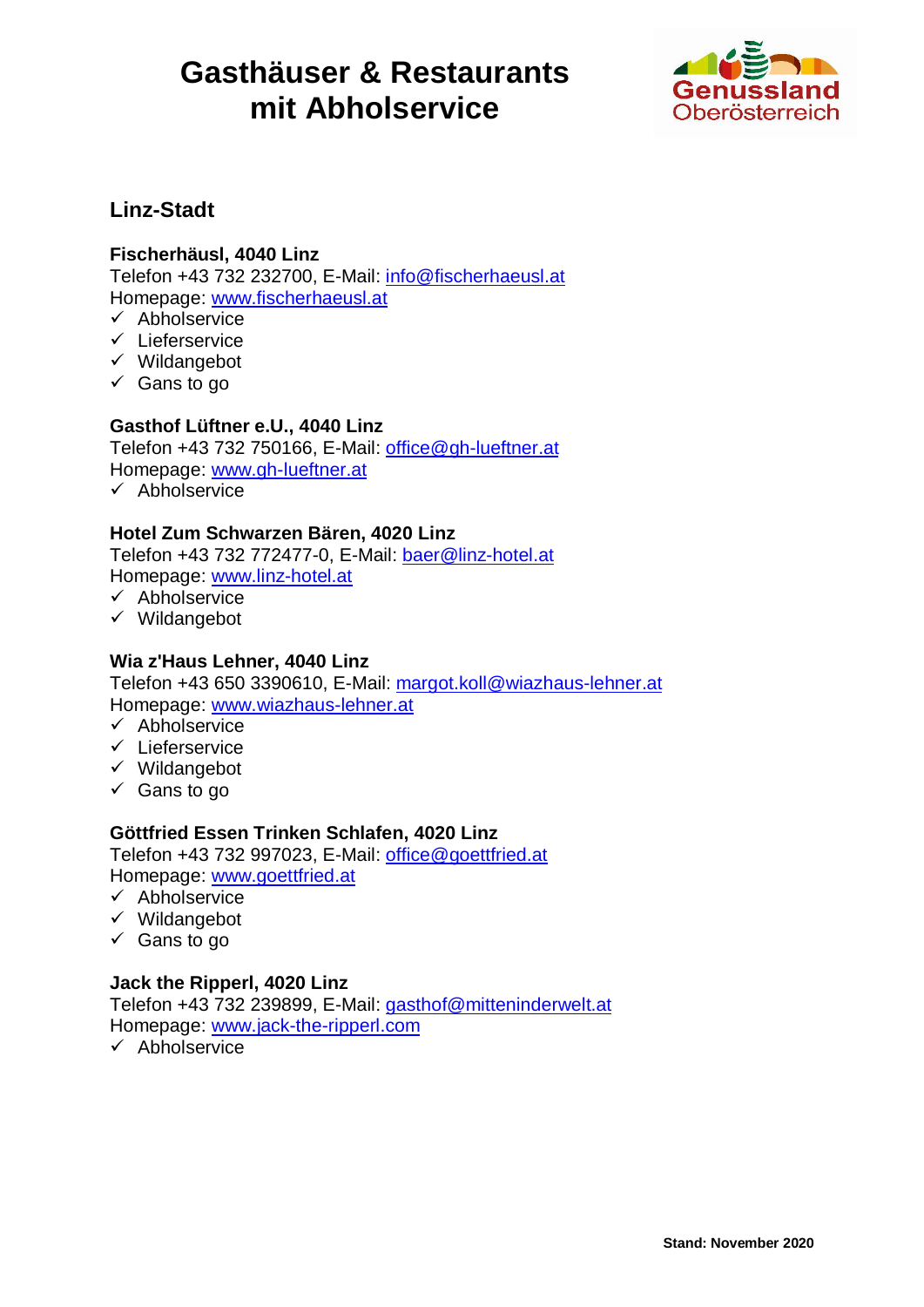

## **Bezirk Perg**

#### **Ed. Kaisers Gasthaus, 4310 Mauthausen**

Telefon +43 7238 2294, E-Mail: geniessen@edkaisers-gasthaus.at Homepage www.edkaisers-gasthaus.at

 $\checkmark$  Abholservice

 $\checkmark$  Gans to go

#### **Mühlviertler Hof, 4311 Schwertberg**

Telefon +43 7262 612620, E-Mail: info@gasthof-geirhofer.at Homepage: www.gasthof-geirhofer.at

- $\checkmark$  Abholservice
- $\checkmark$  Lieferservice
- $\checkmark$  Wildangebot

#### **Wirtshaus-Restaurant "Stoabaun-Wirt", 4372 St. Georgen am Walde**

Telefon +43 7954 2229, E-Mail: restaurant@stoabaunwirt.at Homepage: www.stoabaunwirt.at

- $\checkmark$  Abholservice
- $\checkmark$  Wildangebot
- $\checkmark$  Gans to go

#### **Gasthof Jägerwirt, 4332 Au an der Donau**

Telefon +43 7262 58514, E-Mail: johanna.landerl@utanet.at Homepage: www.jaegerwirt-au.at

- $\times$  Abholservice
- $\checkmark$  Lieferservice
- $\checkmark$  Wildangebot
- $\checkmark$  Gans to go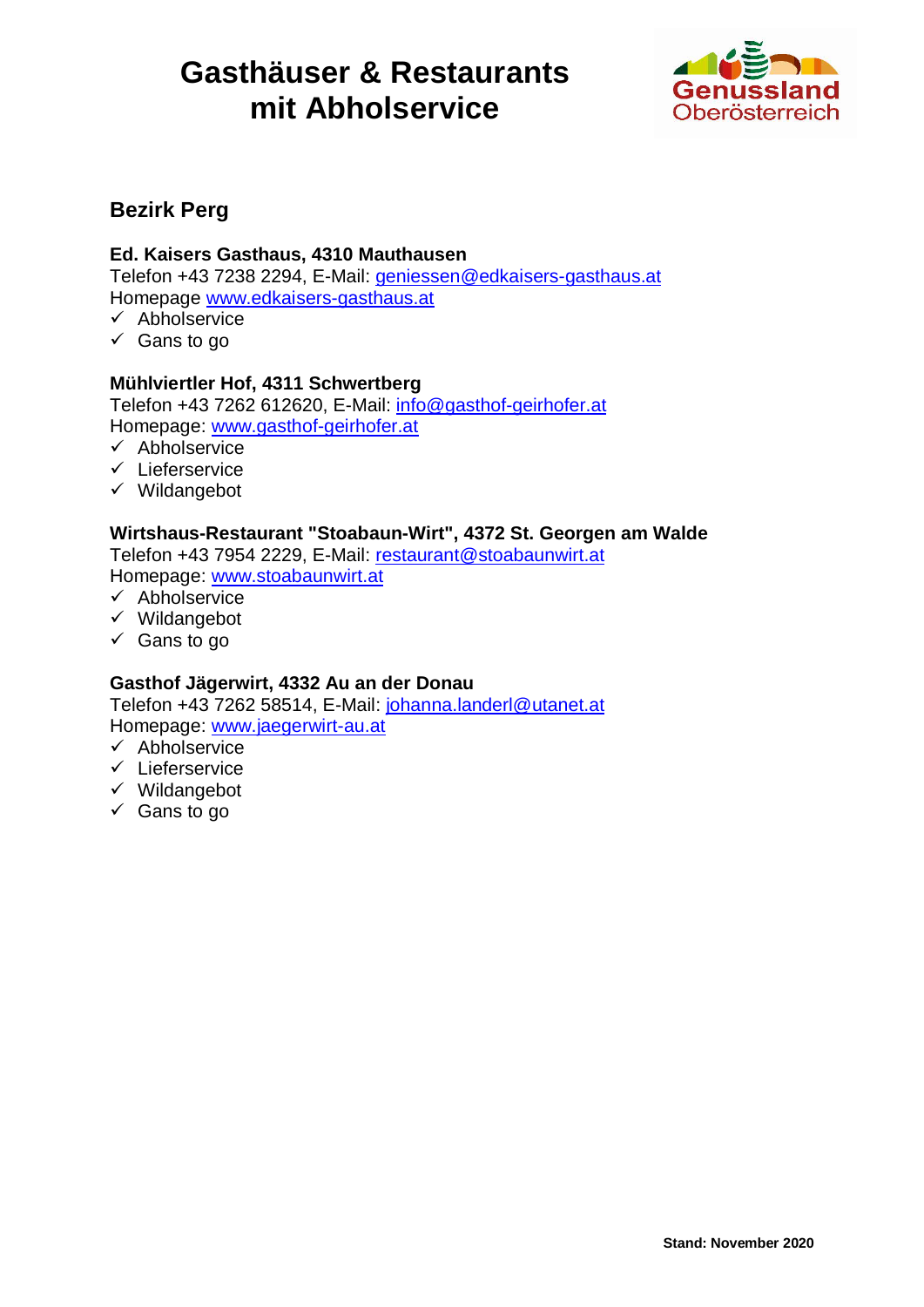

## **Bezirk Ried im Innkreis**

### **Biergasthof Riedberg, 4910 Ried im Innkreis**

Telefon +43 7752 82610-0, E-Mail: gasthof@riedberg.at Homepage: www.riedberg.at

- $\checkmark$  Abholservice
- $\checkmark$  Lieferservice
- $\checkmark$  Wildangebot (in Einmachgläsern)

## **Bezirk Rohrbach**

#### **Gasthof Ernst, 4114 Neuhaus an der Donau**

Telefon +43 7232 2919, E-Mail: office@gasthof-ernst.at Homepage: www.gasthof-ernst.at

- $\checkmark$  Abholservice
- $\checkmark$  Wildangebot

## **Bezirk Schärding am Inn**

#### **Landhotel Gasthof Bauböck, 4770 Andorf**

Telefon +43 7766 2279, E-Mail: gasthof@bauboeck.at Homepage: www.bauboeck.at

 $\checkmark$  Abholservice

### **Wenzel's Genusswerkstatt, 4784 Schardenberg**

Telefon +43 664 3822479, E-Mail: info@wenzel-genusswerkstatt.at Homepage: www.wenzel-genusswerkstatt.at

 $\checkmark$  Abholservice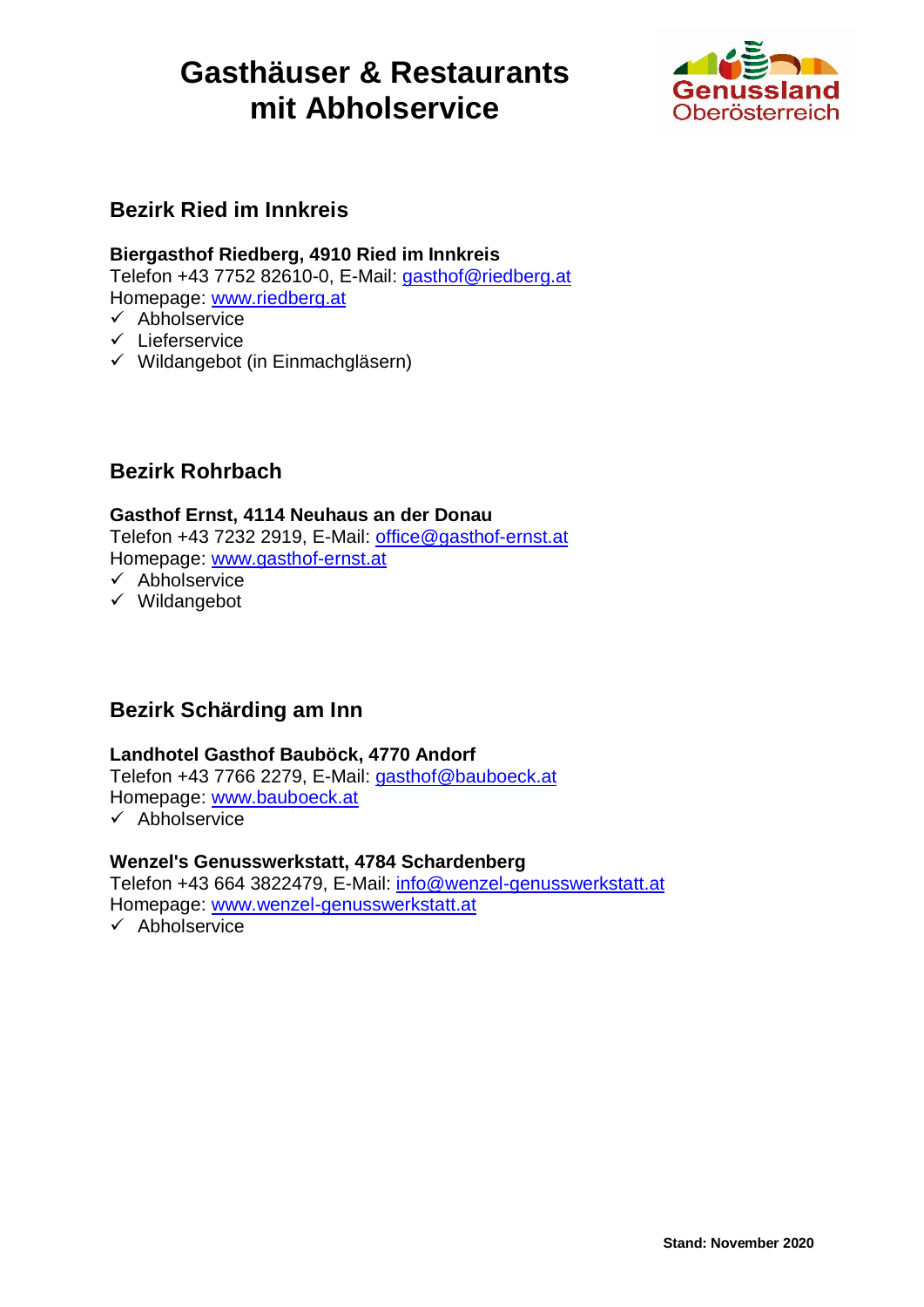

## **Bezirk Steyr-Land**

#### **Gasthaus Halusa, 4523 Neuzeug**

Telefon +43 7259 2046, E-Mail: halusa@aon.at Homepage: www.halusa.at

- $\checkmark$  Abholservice
- $\checkmark$  Wildangebot

#### **Gasthof Alpenblick, 4523 Neuzeug-Sierning**

Telefon +43 7259 2552, E-Mail: office@gasthof-alpenblick.at Homepage: www.alpenblick.at

- $\checkmark$  Abholservice
- $\checkmark$  Wildangebot

#### **Kirchenwirt, 4463 Großraming**

Telefon +43 7254 82560, E-Mail: info@kirchenwirt-ahrer.at Homepage: www.kirchenwirt-ahrer.at

- $\checkmark$  Abholservice
- $\checkmark$  Wildangebot

#### **Landhotel Forsthof, 4522 Sierning**

Telefon +43 7259 2319-0, E-Mail: office@forsthof.at Homepage: www.forsthof.at

- $\checkmark$  Abholservice
- $\checkmark$  Wildangebot
- $\checkmark$  Gans to go

#### **Schupfn – Das bodenständige Wirtshaus, 4532 Rohr**

Telefon +43 7258 7073, E-Mail: schupfn@aon.at Homepage: www.schupfn.at

- $\checkmark$  Abholservice
- $\checkmark$  Wildangebot
- $\checkmark$  Gans to go

### **Steyr-Stadt**

#### **Hotel Restaurant Minichmayr, 4400 Steyr**

Telefon +43 7252 53410, E-Mail: office@hotel-minichmayr.at Homepage: www.hotel-minichmayr.at

 $\checkmark$  Abholservice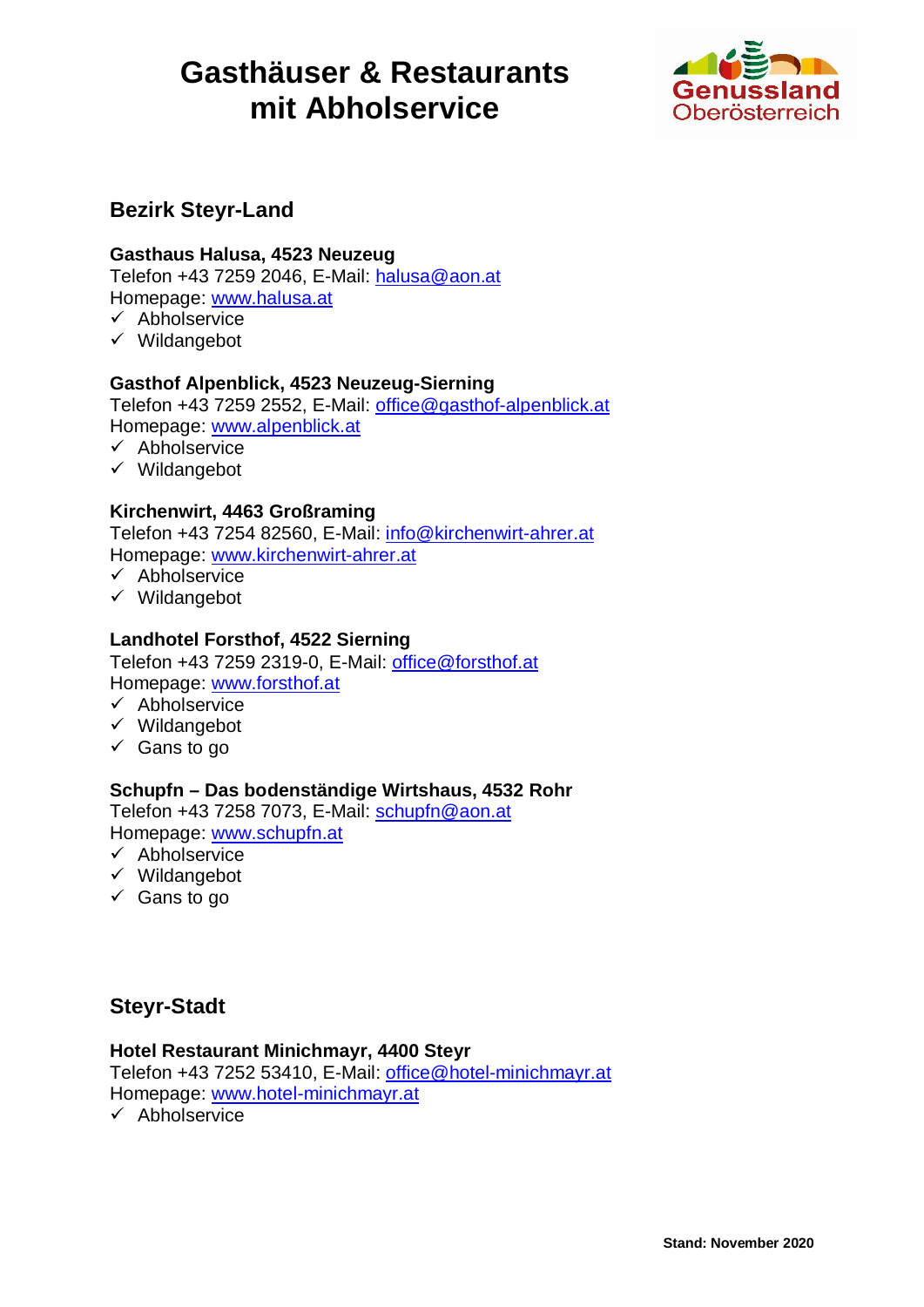

## **Bezirk Urfahr-Umgebung**

#### **Gasthof Post, 4202 Hellmonsödt**

Telefon +43 7215 38600, E-Mail: office@ghpost.at Homepage: www.ghpost.at  $\checkmark$  Abholservice

#### **Glockerwirt, 4211 Alberndorf**

Telefon +43 7235 7219, E-Mail: glockerwirt@gmail.com Homepage: www.gasthaus-glockerwirt.at

- $\times$  Abholservice
- $\checkmark$  Lieferservice
- $\checkmark$  Wildangebot
- $\checkmark$  Gans to go

#### **Hoftaverne Atzmüller, 4182 Waxenberg**

Telefon +43 7217 6080, E-Mail: gasthof@hoftaverne-atzmueller.at Homepage: www.hoftaverne-atzmueller.at

- $\checkmark$  Abholservice
- $\checkmark$  Wildangebot

#### **Schmankerlwirt Lummerstorfer, 4191 Vorderweißenbach**

Telefon +43 7219 6004, E-Mail: office@lummerstorfer.at Homepage: www.schmankerlwirt.at

- $\checkmark$  Abholservice
- $\checkmark$  Wildangebot
- $\checkmark$  Gans to go

#### **WÖGERERs WirtshausTradition seit 1868, 4101 Feldkirchen an der Donau**

Telefon +43 7233 7223-0, E-Mail: kultiwirt@woegerer.com Homepage: www.woegerer.com

- $\checkmark$  Abholservice
- $\checkmark$  Wildangebot
- $\checkmark$  Gans to go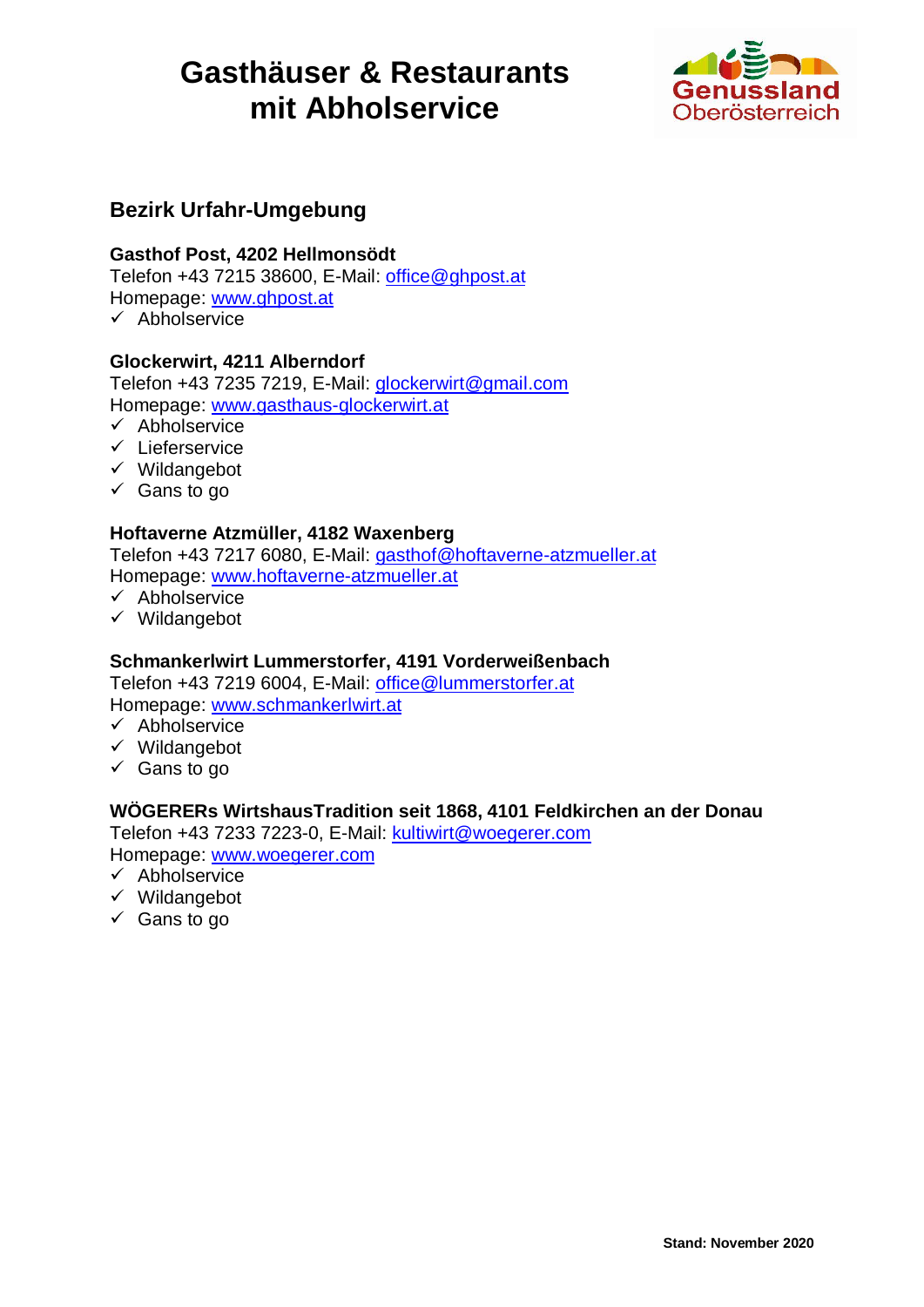

### **Bezirk Vöcklabruck**

#### **Restaurant Zur Laube, 4690 Schwanenstadt**

Telefon +43 7673 4898, E-Mail: laube4690@aon.at Homepage: www.laube4690.at  $\checkmark$  Abholservice

 $\checkmark$  Wildangebot

## **Bezirk Wels-Land**

#### **Gasthof Dickinger, 4654 Bad Wimsbach**

Telefon +43 7245 254750, E-Mail: office@gasthof-dickinger.at Homepage: www.gasthof-dickinger.at

- $\checkmark$  Abholservice
- $\checkmark$  Wildangebot
- $\checkmark$  Gans to go

#### **Gasthof Fleischhauerei Gruber, 4623 Gunskirchen**

Telefon +43 7246 6260, E-Mail: office@gasthofgruber.at Homepage: www.gasthofgruber.at

- $\checkmark$  Abholservice
- $\checkmark$  Wildangebot
- $\checkmark$  Gans to go

#### **Landgasthof Fernreitherhof, 4623 Gunskirchen**

Telefon +43 7242 61190, E-Mail: adrian@fernreitherhof.at Homepage: www.fernreitherhof.at

- $\checkmark$  Abholservice
- $\checkmark$  Wildangebot
- $\checkmark$  Gans to go